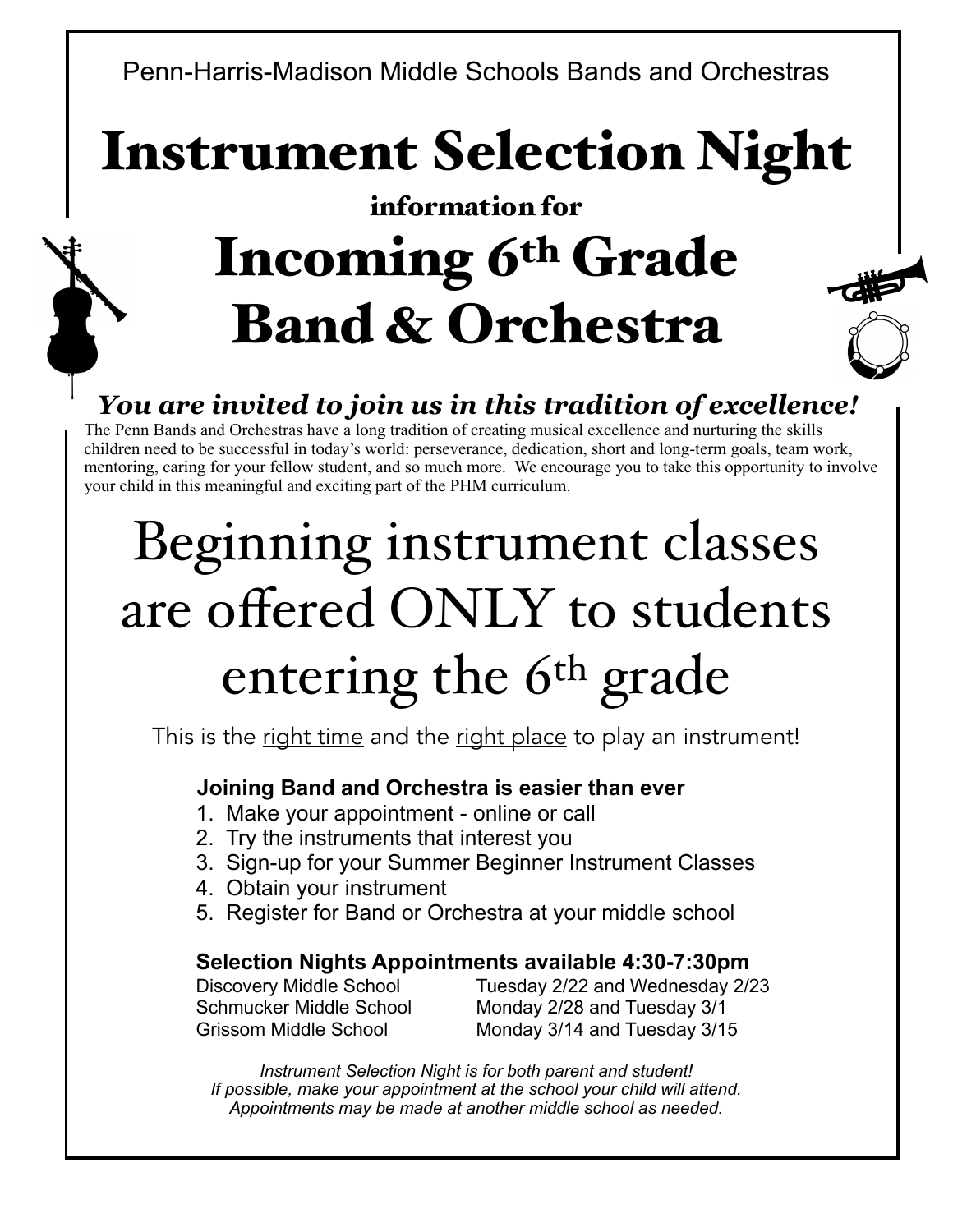## Steps to your future as a PHM Band & Orchestra Member

#### **1. SCHEDULE your appointment for Instrument Selection Night (ISN)**

**Online (preferred)** <https://sites.google.com/phm.k12.in.us/phmisn/home>

- *or PHM link*  go to the PHM main page **[www.phm.k12.in.us](http://www.phm.k12.in.us/)**
	- click on **P-H-M News** header (middle of page in gold bar)
		- scroll down to find the **Instrument Selection Night** link
	- choose your Selection Night **Appointment date and time**

**Or Call** - no internet access? No problem. Schedule your appointment by calling: **Rachelle Morris, PHS Fine Arts Secretary,** 574-258-9515

| Discovery MS | Tuesday 2/22 and Wednesday 2/23 | 4:30-7:30pm |
|--------------|---------------------------------|-------------|
| Schmucker MS | Monday 2/28 and Tuesday 3/1     | 4:30-7:30pm |
| Grissom MS   | Monday 3/14 and Tuesday 3/15    | 4:30-7:30pm |

*Appointments are required as we are not able to accommodate walk-ins due to COVID protocols.*

Please use full contact information for US Postal mailing addresses, email addresses, and phone numbers for all parent/guardians. We need full and correct information to contact you with:

- *• Scheduling student into 6th Band and Orchestra classes*
- *• Schedule your child for Summer Beginner Instrument Classes: July 18 August 5*
- *• Set Up Carpool information for Summer Beginner Instrument Classes*

#### **2. ATTEND INSTRUMENT SELECTION NIGHT to select an instrument**

Plan to try 3-4 instruments. Your host and instrument specialists will work with you to find an instrument that your child will enjoy both musically and successfully. Your visit will probably take 30-60 minutes.

Students **interested in percussion** will be evaluated at each selection night. Each percussion candidate needs to have a second instrument choice. **Percussion slots will be filled** by the band directors **after the final selection night – so it does not matter which night you attend.**

Most families will decide at ISN which band or orchestra instrument to play. If you are undecided the evening of ISN that is OK to not declare your instrument choice immediately. However please note the **some instrument section close due to filling up quickly**, so later decisions might keep your child from an instrument choice because that section is closed.

## **3. SIGN-UP for SUMMER BEGINNER INSTRUMENT CLASSES July 18 - August 5 at Penn High School**

**Summer Beginner Instrument Classes are held at Penn High School** and are **free.** Classes meet 60 minutes daily for three weeks (15 sessions). Sign-up for your choice of class time at Instrument Selection Night. Classes are scheduled at 8am, 9am, 10am and/or 11am only, dependent on the instrument. If your child cannot attend you must arrange for private lessons at your own expense. Information on private lesson teachers will be available at selection night or by contacting the middle school band or orchestra directors.

Transportation is not provided however you can sign-up for carpooling opportunities at Selection Night. Beginner instruction is provided only during the summer beginner classes, not when school starts in August.

## **4. OBTAIN your INSTRUMENT, Method Book, Music Stand**

Rent or purchase. Each student must have an instrument in good playing condition. Quinlan & Fabish Music Company representatives are available to help you at selection night or you may obtain an instrument from another vendor. Reputable music stores sell and service quality instruments. PLEASE use caution if you deal with a vendor other than Quinlan & Fabish Music Company. (What is your recourse if the instrument needs repair or is not playable? What is the return policy? Reputable music vendors will not repair poor quality instruments, as they cannot guarantee their workmanship.) Q&F can help you with purchase of the Method Book and Music Stand. If your family has serious financial concerns, ask us about instruments available from the PHM Foundation.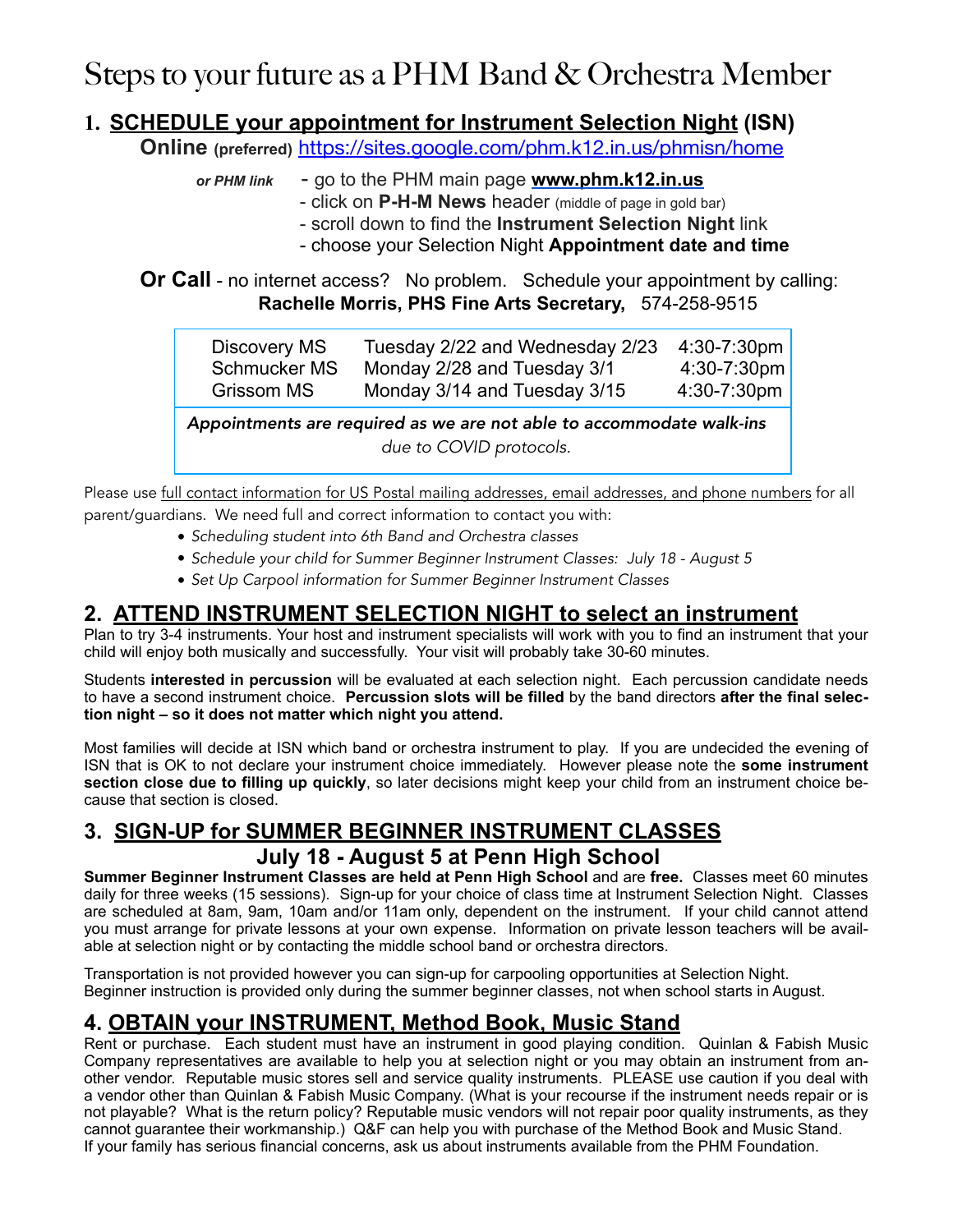#### **5. REGISTER for Band/Orchestra 6th grade Course at your middle school**

You may have done this already, if not contact your school. Place Band or Orchestra for your 6th grade schedule music choice.

#### **6. ATTEND your Summer Beginner Instrument Classes**

In late May you will receive a UP Postal mailed reminder about your summer class which includes the class time, room assignment, and instructor for the July 18 - August 5 Summer Beginner Instrument Classes at Penn High School. Students MUST attend summer classes OR obtain private instruction PRIOR to the start of school. *\*If you know your child must miss the first 3 days of class or five or more total days, please arrange for private instruction so that your child can keep up with the class.*

A list of approved private instructors will be available at Selection Night.

**PHM Summer classes are free. Private lessons are at the parent's expense**.

## **If you do not receive the summer class US Postal mailing by June 7 or have questions, please contact: Mrs. Anne Tschetter [atschetter@phm.k12.in.us.](mailto:atschetter@phm.k12.in.us) (email preferred) 574-258-9517**

#### **Discovery, Grissom, and Schmucker Middle Schools Bands and Orchestras**

The PHM middle school music choices of Band, Orchestra, and Choir meet as curricular classes within the regular school day. More than tow-thirds of all PHM middle school students participate in one of these three courses. In these programs students usually perform 3-4 concerts per year as well as the opportunity to participate in the annual solo and ensemble contest.

- *• The middle school and and orchestra schedules do not conflict with other after or before school activities.*
- *• Band and orchestra members can participate in ANY other sport or activity while in middle school.*

#### **PHM Middle School Band and Orchestra Directors Discovery**

Band: Mr. Murray Weaver [mweaver@phm.k12.in.us](mailto:mweaver@phm.k12.in.us) Orchestra: Mrs. April Oppenheim [eoppenheim@phm.k12.in.us](mailto:eoppenheim@phm.k12.in.us) **Grissom**  Band: Heather Baker [hbaker@phm.k12.in.us](mailto:hbaker@phm.k12.in.us) Orchestra: Ms. Vickie Marshall [vmarshall@phm.k12.in.us](mailto:vmarshall@phm.k12.in.us) **Schmucker** Band: Mr. Jeff Carnall *icarnall@phm.k12.in.us* Orchestra: Mrs. Dodi Carnall [dcarnall@phm.k12.in.us](mailto:dcarnall@phm.k12.in.us) Band: Ms. Kristin Hills [khills@phm.k12.in.us](mailto:khills@phm.k12.in.us)

#### **Your Middle School Student's Music Future at Penn High School**

Band Concert Bands - 5 concert bands; student placement is by ability level Marching Band - involves an extensive late summer and fall rehearsal schedule, completely voluntary Jazz Ensembles - 3 jazz ensembles, 2 are curricular and 1 meets after school Basketball Pep Band - Extra-Curricular group that plays for home games Orchestra String Orchestras - 5 string orchestras; student placement is by ability level Full Orchestra - Top string orchestra combines with top band members to play symphonic music Pit Orchestra - Orchestra and Band members combine as pit ensemble for musical productions

*Students in our Bands and Orchestras participate in every sport, activity, and extra-curricular club in our schools. Participation in instrumental music does not limit a student's involvement in other school sports or activities.*